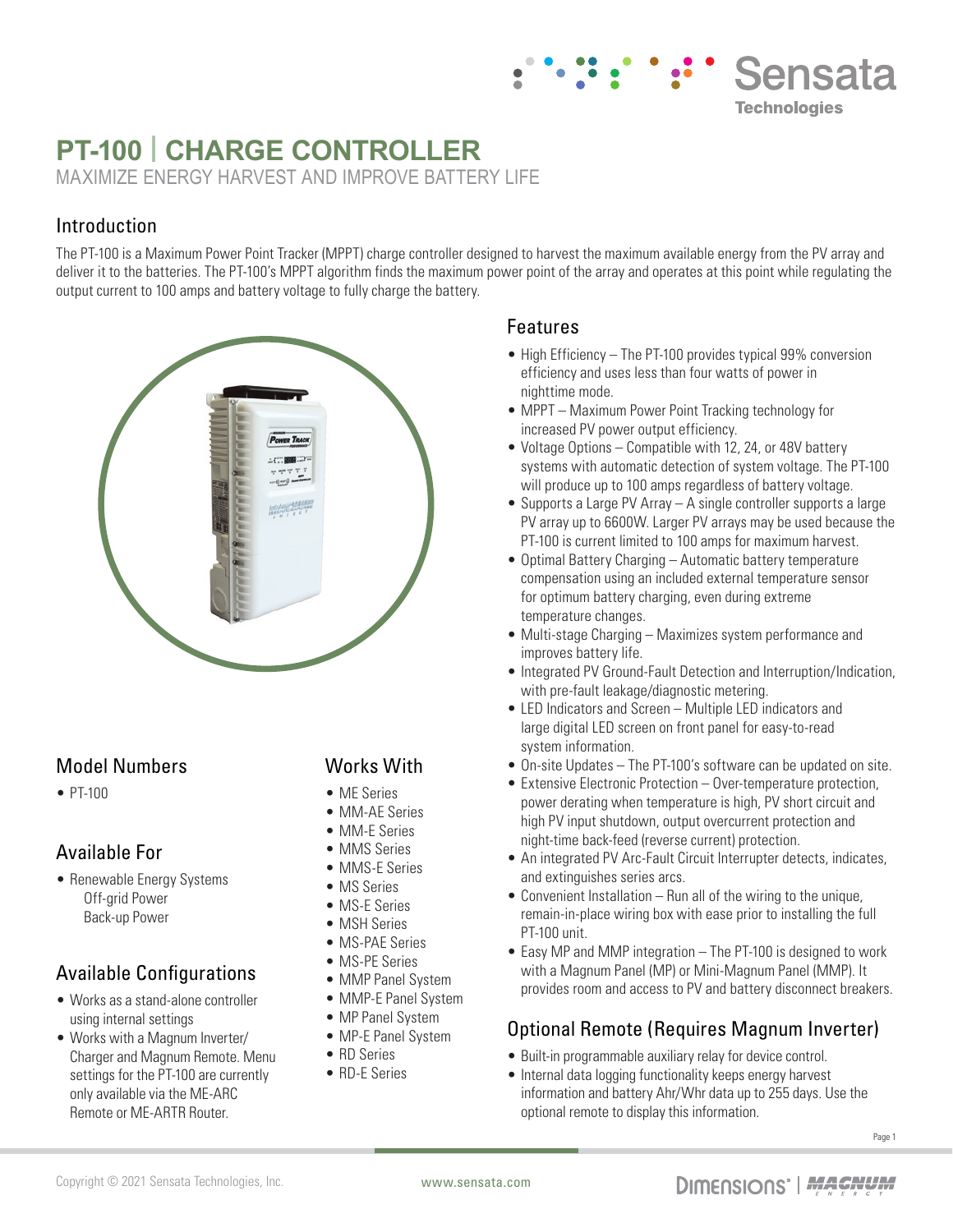

|                                                 | <b>PT-100</b>                                                                          |
|-------------------------------------------------|----------------------------------------------------------------------------------------|
| <b>ELECTRICAL SPECIFICATIONS</b>                |                                                                                        |
| <b>Maximum PV input voltage (any condition)</b> | 200 VDC + battery voltage or 240 VDC - whichever is lower                              |
| <b>Maximum PV operating voltage</b>             | 187 VDC                                                                                |
| <b>Maximum PV array short circuit current</b>   | 100 ADC                                                                                |
| <b>Nominal battery voltage range</b>            | 12, 24, or 48 VDC                                                                      |
| <b>Battery charger output voltage range</b>     | 10 to 66 VDC                                                                           |
| <b>Continuous charger output current</b>        | 100 ADC (from -20° C to +40° C) with proportional power reduction up to 60° C ambient  |
| <b>Maximum output power</b>                     | 6600 watts                                                                             |
| <b>Efficiency</b>                               | 99% typical                                                                            |
| Tare loss / nighttime power consumption         | <4 watts (fan off, display/LEDs off)                                                   |
| <b>Charger regulation method</b>                | Automatic three-stage (bulk, absorption, float) charge with manual equalization        |
| <b>GENERAL FEATURES AND CAPABILITIES</b>        |                                                                                        |
| <b>Battery temperature compensation</b>         | With Battery Temperature Sensor (BTS) connected (battery temperature -20° C to +55° C) |
| <b>Internal cooling</b>                         | Using dual ball-bearing fans for long life                                             |
| <b>Overcurrent protection</b>                   | With two overlapping circuits                                                          |
| <b>Over-temperature protection</b>              | On transformer and MOSFETS                                                             |
| <b>Listings</b>                                 | ETL Listed to UL/cUL 1741, CSA C22.2 #107.1-01                                         |
| <b>Warranty</b>                                 | Five years parts and labor                                                             |
| <b>ENVIRONMENTAL SPECIFICATIONS</b>             |                                                                                        |
| <b>Operating temperature</b>                    | -20° C to +60° C (-4° F to 140° F)                                                     |
| <b>Nonoperating temperature</b>                 | -40° C to +70° C (-40° F to 158° F)                                                    |
| <b>Operating humidity</b>                       | 0 to 95% RH non condensing                                                             |
| <b>PHYSICAL SPECIFICATIONS</b>                  |                                                                                        |
| <b>Enclosure type</b>                           | Indoor, ventilated, with removable powder-coated conduit box                           |
| Unit dimensions ( $w \times h \times d$ )       | 8.5" x 15.5" x 4.0" (21.6 cm x 39.4 cm x 10.2 cm)                                      |
| Shipping dimensions ( $w \times h \times d$ )   | $11.5''$ x $19.5''$ x $8.125''$ (29.2 cm x 49.5 cm x 20.6 cm)                          |
| <b>Mounting</b>                                 | Mounted on a vertical surface (wall) or installed on MP or MMP enclosure               |
| Weight                                          | 13.6 lb (6.2 kg)                                                                       |
| <b>Shipping weight</b>                          | 18 lb (8.2 kg)                                                                         |
| <b>Max operating altitude</b>                   | 15,000' (4570 m)                                                                       |